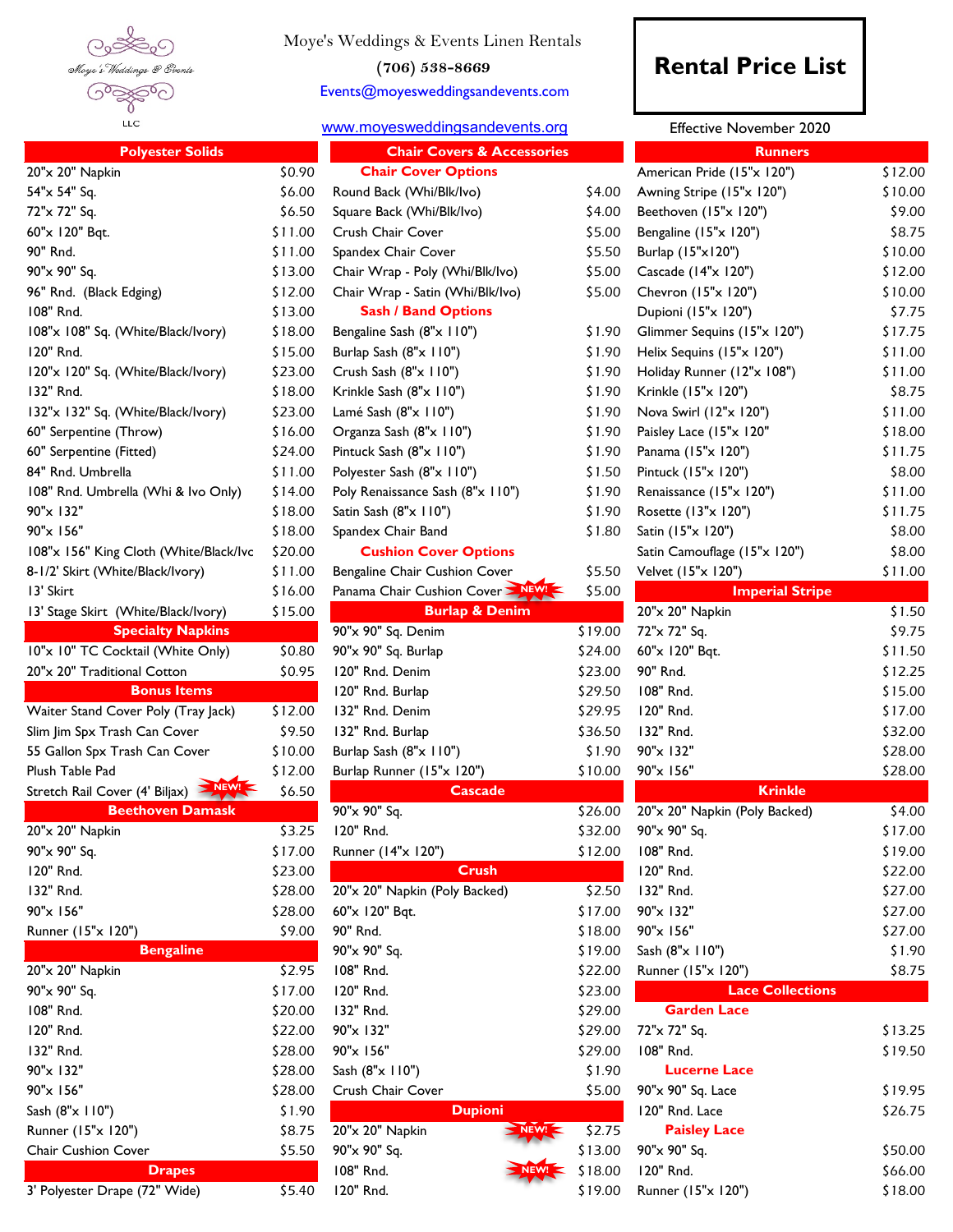| 8' Polyester Drape (72" Wide)           | \$8.75            | 132" Rnd.                 |
|-----------------------------------------|-------------------|---------------------------|
|                                         |                   | 90"x 156"                 |
|                                         |                   | Runner (15"x 1            |
| <b>Lace Collections Continued</b>       |                   | <b>Print</b>              |
| <b>Traditional Lace</b>                 |                   | <b>Chevron</b>            |
| 20"x 20" Napkin (Whi & Ivo)             | \$1.90            | 20"x 20" Napki            |
| 72"x 72" Sq. (Whi & Ivo)                | \$7.50            | 90"x 90" Sq.              |
| 108" Rnd. (Whi & Ivo)                   | \$10.50           | Runner (15"x1)            |
| 13' Skirt (Whi & Ivo)                   | \$25.50           | <b>Holiday F</b>          |
| Lame                                    |                   | 90"x 90" Sq.              |
| 20"x 20" Napkin (Trimmed)               | \$1.00            | Runner (12"x 1            |
| 72"x 72" Sq. (Gold & Silver)            | \$19.25           | <b>Polyester</b>          |
| 90" Rnd. (Gold & Silver)                | \$28.00           | 20"x 20" Napki            |
| 120" Rnd. (Gold & Silver)               | \$42.50           | 120" Rnd.                 |
| Sash (8"x 110") (Gold & Silver)         | \$1.90            | 132" Rnd.                 |
| <b>Nova Swirl</b>                       |                   | Sash (8"x 110")           |
| 22"x 22" Napkin                         | \$4.75            | <b>Sports</b>             |
| 90"x 90" Sq.                            | \$27.00           | 20"x 20" Napki            |
| 120" Rnd.                               | \$36.75           | 90"x 90" Sq. Sp           |
| 90"x 156"                               | \$42.00           | <b>Stars</b>              |
| Runner (12"x 120")                      | \$11.00           | 20"x 20" Napki            |
| Panama                                  |                   | 20"x 20" Napki            |
| 20"x 20" Napkin                         | \$2.75            | 84"x 84" Sq. (1           |
| 90"x 90" Sq.<br><b>NEW</b>              | \$23.00           | 84"x 84" Sq. (2           |
| 108" Rnd                                | \$24.00           | <b>Tahiti</b>             |
| 114"x 180" (Whi/Bla/Ivo)<br>NEW!        | \$41.00           | 60"x 120" Bqt.            |
| 120" Rnd.                               | \$27.75           | 84"x 84" Sq.              |
| 132" Rnd.                               | \$34.00           | 90" Rnd.                  |
| 90"x 156"                               | \$35.00           | 120" Rnd.                 |
|                                         |                   | <b>Themed</b>             |
| Runner (15"x 120")                      | \$11.75           |                           |
| Panama Chair Cushion Cover <sup>2</sup> | \$5.00            | 20"x 20" Napki            |
| <b>Pintuck</b>                          |                   | 90"x 90" Sq. Pc           |
| 20"x 20" Napkin (Poly Backed)           | \$2.50            | 90"x 90" Sq. Ca           |
| 60"x 120" Bqt.                          | \$17.00           | 90"x 90" Sq. Ba           |
| 90" Rnd.                                | \$18.00           | 90"x 90" Sq. Ti           |
| 90"x 90" Sq.                            | \$20.00           | 90"x 90" Sq. Ar           |
| 108" Rnd.                               | \$20.50           |                           |
| 120" Rnd.                               | \$22.50           | 90"x 90" Sq.              |
| 132" Rnd.                               | \$28.50           | Runner (15"x 1            |
| 90"x 132"                               | \$29.00           |                           |
| 90"x 156"                               | \$30.00           | 90"x 90" Sq.              |
| Sash (8"x 110")                         | \$1.90            | Runner (13"x 1            |
| Runner (15"x 120")                      | \$8.00            |                           |
| <b>Print Collections</b>                |                   | 20"x 20" Napki            |
| <b>African</b>                          |                   | 72"x 72" Sq.              |
| 20"x 20" Napkin                         | \$3.00            | 90" Rnd.                  |
| 90"x 90" Sq.                            | \$23.00           | 90"x 90" Sq.              |
| <b>Awning Stripe</b>                    |                   | 108" Rnd.                 |
| 20"x 20" Napkin                         | \$1.05            | 120" Rnd.                 |
| 90"x 90" Sq.                            | \$19.25           | 132" Rnd.                 |
| Runner (15"x120")                       | \$10.00           | 90"x 132"                 |
| <b>Check</b>                            |                   | 90"x 156"                 |
| 20"x 20" Napkin                         | \$1.00            | Sash (8"x 110")           |
| 72"x 72" Sq.                            | \$9.50            | Runner (15"x 1            |
| 60"x 120" Bqt.                          | \$9.00            |                           |
| 84" Rnd. Umbrella                       | \$11.00           | <b>Glimmer</b>            |
| 90" Rnd.<br>108" Rnd.                   | \$9.00<br>\$13.00 | 90"x 90" Sq.<br>120" Rnd. |

| 8' Polyester Drape (72" Wide)     | \$8.75         | 132" Rnd.                          | \$22.00 |                                    |         |
|-----------------------------------|----------------|------------------------------------|---------|------------------------------------|---------|
|                                   |                | 90"x 156"                          | \$23.00 |                                    |         |
|                                   |                | Runner (15"x 120")                 | \$7.75  |                                    | Page I  |
| <b>Lace Collections Continued</b> |                | <b>Print Collections Continued</b> |         | <b>Sheer Collections Continued</b> |         |
| <b>Traditional Lace</b>           |                | <b>Chevron</b>                     |         | <b>Enchantment</b>                 |         |
| 20"x 20" Napkin (Whi & Ivo)       | \$1.90         | 20"x 20" Napkin                    | \$1.05  | 90"x 90" Sq.                       | \$34.90 |
| 72"x 72" Sq. (Whi & Ivo)          | \$7.50         | 90"x 90" Sq.                       | \$19.25 | 120" Rnd. (Sage Only)              | \$49.00 |
| 108" Rnd. (Whi & Ivo)             | \$10.50        | Runner (15"x120")                  | \$10.00 | <b>Eternity Stripe</b>             |         |
| 13' Skirt (Whi & Ivo)             | \$25.50        | <b>Holiday Plaid</b>               |         | 90"x 90" Sq.                       | \$23.75 |
| Lame                              |                | 90"x 90" Sq.                       | \$22.50 | 120" Rnd.                          | \$34.50 |
| 20"x 20" Napkin (Trimmed)         | \$1.00         | Runner (12"x 108")                 | \$11.00 | 132" Rnd.                          | \$42.25 |
| 72"x 72" Sq. (Gold & Silver)      | \$19.25        | <b>Polyester Renaissance</b>       |         | Organza                            |         |
| 90" Rnd. (Gold & Silver)          | \$28.00        | 20"x 20" Napkin                    | \$1.05  | 72"x 72" Sq.                       | \$13.00 |
| 120" Rnd. (Gold & Silver)         | \$42.50        | 120" Rnd.                          | \$19.50 | 90"x 90" Sq.                       | \$17.00 |
| Sash (8"x 110") (Gold & Silver)   | \$1.90         | 132" Rnd.                          | \$26.00 | 120" Rnd.                          | \$22.00 |
| <b>Nova Swirl</b>                 |                | Sash (8"x 110")                    | \$2.75  | Sash (8"x 110")                    | \$1.90  |
| 22"x 22" Napkin                   | \$4.75         | <b>Sports</b>                      |         | <b>Specialty</b>                   |         |
| 90"x 90" Sq.                      | \$27.00        | 20"x 20" Napkin Baseball           | \$3.00  | 90"x 90" Sq. Magic Dots            | \$34.90 |
| 120" Rnd.                         | \$36.75        | 90"x 90" Sq. Sports                | \$20.00 | 90"x 90" Sq. Pink Lily             | \$34.90 |
| 90"x 156"                         | \$42.00        | <b>Stars</b>                       |         | 90"x 90" Sq. Vine Organza          | \$34.90 |
| Runner (12"x 120")                | \$11.00        | 20"x 20" Napkin (I Color)          | \$1.50  | 90"x 90" Sq. White Ringlets        | \$34.90 |
| Panama                            |                | 20"x 20" Napkin (2 Color)          | \$1.60  | <b>Swirling Fantasy</b>            |         |
| 20"x 20" Napkin                   | \$2.75         | 84"x 84" Sq. (1 Color)             | \$21.00 | 90" Rnd.                           | \$21.75 |
| 90"x 90" Sq.                      | \$23.00        | 84"x 84" Sq. (2 Color)             | \$23.50 | 120" Rnd.                          | \$32.75 |
| 108" Rnd                          | \$24.00        | <b>Tahiti</b>                      |         | Winterfrost                        |         |
| 114"x 180" (Whi/Bla/Ivo)          | $NEW = 541.00$ | 60"x 120" Bqt.                     | \$18.50 | 120" Rnd.                          | \$28.00 |
| 120" Rnd.                         | \$27.75        | 84"x 84" Sq.                       | \$22.00 | 132" Rnd.                          | \$34.00 |
| 132" Rnd.                         | \$34.00        | 90" Rnd.                           | \$21.00 | <b>Spandex</b>                     |         |
| 90"x 156"                         | \$35.00        | 120" Rnd.                          | \$25.75 | 30"/36" Rnd.                       | \$20.00 |
| Runner (15"x 120")                | \$11.75        | <b>Themed</b>                      |         | 30" Rnd. x 42" Ht. (Cocktail)      | \$24.00 |
| Panama Chair Cushion Cover        | \$5.00         | 20"x 20" Napkin (Pok/Cas/Ban/Tie)  | \$3.00  | 48" Rnd.                           | \$22.00 |
| <b>Pintuck</b>                    |                | 90"x 90" Sq. Poker                 | \$23.00 | 60"/72" Rnd.                       | \$27.00 |
| 20"x 20" Napkin (Poly Backed)     | \$2.50         | 90"x 90" Sq. Casino                | \$23.00 | $6'$ Bqt.                          | \$26.00 |
| 60"x 120" Bqt.                    | \$17.00        | 90"x 90" Sq. Bandana (Blue or Red) | \$23.00 | 8' Bqt.                            | \$27.00 |
| 90" Rnd.                          | \$18.00        | 90"x 90" Sq. Tie Dye               | \$23.00 | 30"/36" Rnd. Topper                | \$11.00 |
| 90"x 90" Sq.                      | \$20.00        | 90"x 90" Sq. American Pride        | \$23.00 | 48" Rnd. Topper                    | \$13.00 |
| 108" Rnd.                         | \$20.50        | Renaissance                        |         | 60"/72" Rnd. Topper                | \$17.00 |
| 120" Rnd.                         | \$22.50        | 90"x 90" Sq.                       | \$22.75 | Spandex Chair Band                 | \$1.80  |
| 132" Rnd.                         | \$28.50        | Runner (15"x 120")                 | \$11.00 | Spandex Chair Cover                | \$5.50  |
| 90"x 132"                         | \$29.00        | <b>Rosette</b>                     |         | <b>Velvet</b>                      |         |
| 90"x 156"                         | \$30.00        | 90"x 90" Sq.                       | \$29.75 | 90"x 90" Sq.                       | \$28.00 |
| Sash (8"x 110")                   | \$1.90         | Runner (13"x 120")                 | \$11.75 | 120" Rnd.                          | \$37.00 |
| Runner (15"x 120")                | \$8.00         | <b>Satin</b>                       |         | 132" Rnd.                          | \$43.00 |
| <b>Print Collections</b>          |                | 20"x 20" Napkin                    | \$2.25  | 90"x 156"                          | \$31.00 |
| <b>African</b>                    |                | 72"x 72" Sq.                       | \$13.00 | Runner (15"x 120")                 | \$11.00 |
| 20"x 20" Napkin                   | \$3.00         | 90" Rnd.                           | \$14.00 |                                    |         |
| 90"x 90" Sq.                      | \$23.00        | 90"x 90" Sq.                       | \$18.00 |                                    |         |
| <b>Awning Stripe</b>              |                | 108" Rnd.                          | \$19.00 |                                    |         |
| 20"x 20" Napkin                   | \$1.05         | 120" Rnd.                          | \$22.00 |                                    |         |
| 90"x 90" Sq.                      | \$19.25        | 132" Rnd.                          | \$27.00 |                                    |         |
| Runner (15"x120")                 | \$10.00        | 90"x 132"                          | \$30.00 |                                    |         |
| <b>Check</b>                      |                | 90"x 156"                          | \$30.00 |                                    |         |
| 20"x 20" Napkin                   | \$1.00         | Sash (8"x 110")                    | \$1.90  |                                    |         |
| 72"x 72" Sq.                      | \$9.50         | Runner (15"x 120")                 | \$8.00  |                                    |         |
| 60"x 120" Bqt.                    | \$9.00         | <b>Sequin Collections</b>          |         |                                    |         |
| 84" Rnd. Umbrella                 | \$11.00        | <b>Glimmer</b>                     |         |                                    |         |
| 90" Rnd.                          | \$9.00         | 90"x 90" Sq.                       | \$40.75 |                                    |         |
| 108" Rnd.                         | \$13.00        | 120" Rnd.                          | \$56.75 |                                    |         |
| 120" Rnd.                         | \$15.00        | Runner (12"x120")                  | \$17.75 |                                    |         |
|                                   |                |                                    |         |                                    |         |

| 90"x 156"                          | \$23.00 |                                    |         |
|------------------------------------|---------|------------------------------------|---------|
| Runner (15"x 120")                 | \$7.75  |                                    | Page 1  |
| <b>Print Collections Continued</b> |         | <b>Sheer Collections Continued</b> |         |
| <b>Chevron</b>                     |         | <b>Enchantment</b>                 |         |
| 20"x 20" Napkin                    | \$1.05  | 90"x 90" Sq.                       | \$34.90 |
| 90"x 90" Sq.                       | \$19.25 | 120" Rnd. (Sage Only)              | \$49.00 |
| Runner (15"x120")                  | \$10.00 | <b>Eternity Stripe</b>             |         |
| <b>Holiday Plaid</b>               |         | 90"x 90" Sq.                       | \$23.75 |
| 90"x 90" Sq.                       | \$22.50 | 120" Rnd.                          | \$34.50 |
| Runner (12"x 108")                 | \$11.00 | 132" Rnd.                          | \$42.25 |
| <b>Polyester Renaissance</b>       |         | Organza                            |         |
| 20"x 20" Napkin                    | \$1.05  | 72"x 72" Sq.                       | \$13.00 |
| 120" Rnd.                          | \$19.50 | 90"x 90" Sq.                       | \$17.00 |
| 132" Rnd.                          | \$26.00 | 120" Rnd.                          | \$22.00 |
| Sash (8"x 110")                    | \$2.75  | Sash (8"x 110")                    | \$1.90  |
| <b>Sports</b>                      |         | <b>Specialty</b>                   |         |
| 20"x 20" Napkin Baseball           | \$3.00  | 90"x 90" Sq. Magic Dots            | \$34.90 |
| 90"x 90" Sq. Sports                | \$20.00 | 90"x 90" Sq. Pink Lily             | \$34.90 |
| <b>Stars</b>                       |         | 90"x 90" Sq. Vine Organza          | \$34.90 |
| 20"x 20" Napkin (I Color)          | \$1.50  | 90"x 90" Sq. White Ringlets        | \$34.90 |
| 20"x 20" Napkin (2 Color)          | \$1.60  | <b>Swirling Fantasy</b>            |         |
| 84"x 84" Sq. (1 Color)             | \$21.00 | 90" Rnd.                           | \$21.75 |
| 84"x 84" Sq. (2 Color)             | \$23.50 | 120" Rnd.                          | \$32.75 |
| <b>Tahiti</b>                      |         | Winterfrost                        |         |
| 60"x 120" Bqt.                     | \$18.50 | 120" Rnd.                          | \$28.00 |
| 84"x 84" Sq.                       | \$22.00 | 132" Rnd.                          | \$34.00 |
| 90" Rnd.                           | \$21.00 | <b>Spandex</b>                     |         |
| 120" Rnd.                          | \$25.75 | 30"/36" Rnd.                       | \$20.00 |
| Themed                             |         | 30" Rnd. x 42" Ht. (Cocktail)      | \$24.00 |
| 20"x 20" Napkin (Pok/Cas/Ban/Tie)  | \$3.00  | 48" Rnd.                           | \$22.00 |
| 90"x 90" Sq. Poker                 | \$23.00 | 60"/72" Rnd.                       | \$27.00 |
| 90"x 90" Sq. Casino                | \$23.00 | 6' Bqt.                            | \$26.00 |
| 90"x 90" Sq. Bandana (Blue or Red) | \$23.00 | 8' Bqt.                            | \$27.00 |
| 90"x 90" Sq. Tie Dye               | \$23.00 | 30"/36" Rnd. Topper                | \$11.00 |
| 90"x 90" Sq. American Pride        | \$23.00 | 48" Rnd. Topper                    | \$13.00 |
| <b>Renaissance</b>                 |         | 60"/72" Rnd. Topper                | \$17.00 |
| 90"x 90" Sq.                       | \$22.75 | Spandex Chair Band                 | \$1.80  |
| Runner (15"x 120")                 | \$11.00 | Spandex Chair Cover                | \$5.50  |
| <b>Rosette</b>                     |         | <b>Velvet</b>                      |         |
| 90"x 90" Sq.                       | \$29.75 | 90"x 90" Sq.                       | \$28.00 |
| Runner (13"x 120")                 | \$11.75 | 120" Rnd.                          | \$37.00 |
| <b>Satin</b>                       |         | 132" Rnd.                          | \$43.00 |
| 20"x 20" Napkin                    | \$2.25  | 90"x 156"                          | \$31.00 |
| 72"x 72" Sq.                       | \$13.00 | Runner (15"x 120")                 | \$11.00 |
| 00" 0.4                            | 61100   |                                    |         |